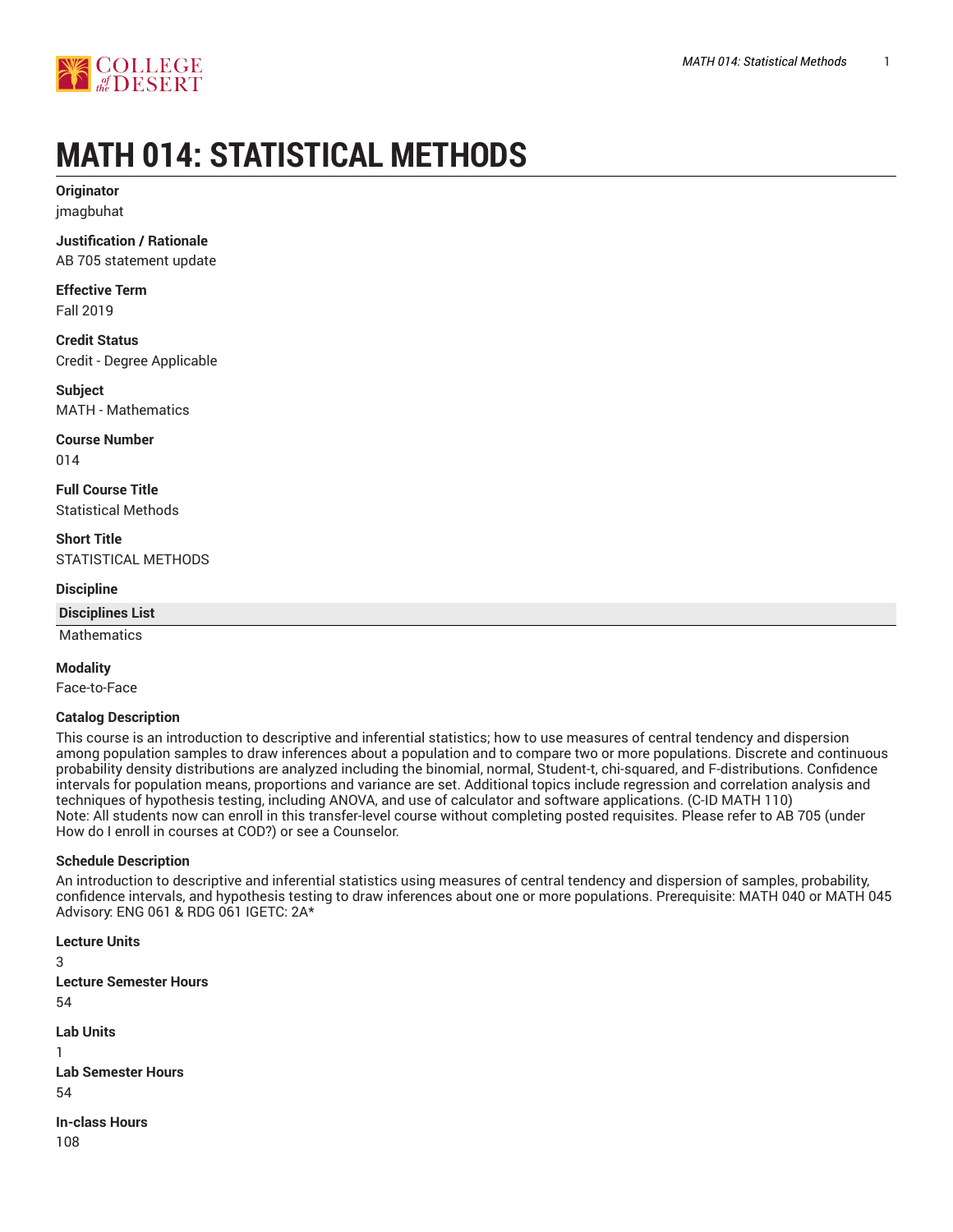

**Out-of-class Hours** 108

**Total Course Units** 4 **Total Semester Hours** 216

**Prerequisite Course(s)** MATH 040 or MATH 045 Advisory: ENG 061 & RDG 061

# **Required Text and Other Instructional Materials**

**Resource Type** Book

**Author**

Triola, Mario

**Title** Elementary Statistics

## **Edition**

13th

**City** Boston, MA

**Publisher** Pearson/Addison Wesley

**Year**

2018

**College Level**

Yes

**Flesch-Kincaid Level**

12

**ISBN #** 978-0134462455

**Class Size Maximum** 35

**Entrance Skills** Understand that the key characteristic of a linear model is its constant rate of change.

## **Prerequisite Course Objectives**

MATH 040-Comprehend that the key characteristic of a linear model is its constant rate of change. MATH 045-Comprehend that the key characteristic of a linear model is its constant rate of change and interpret slope as a rate of change and relate slope to topics from social sciences.

**Entrance Skills** Interpret slope as a rate of change.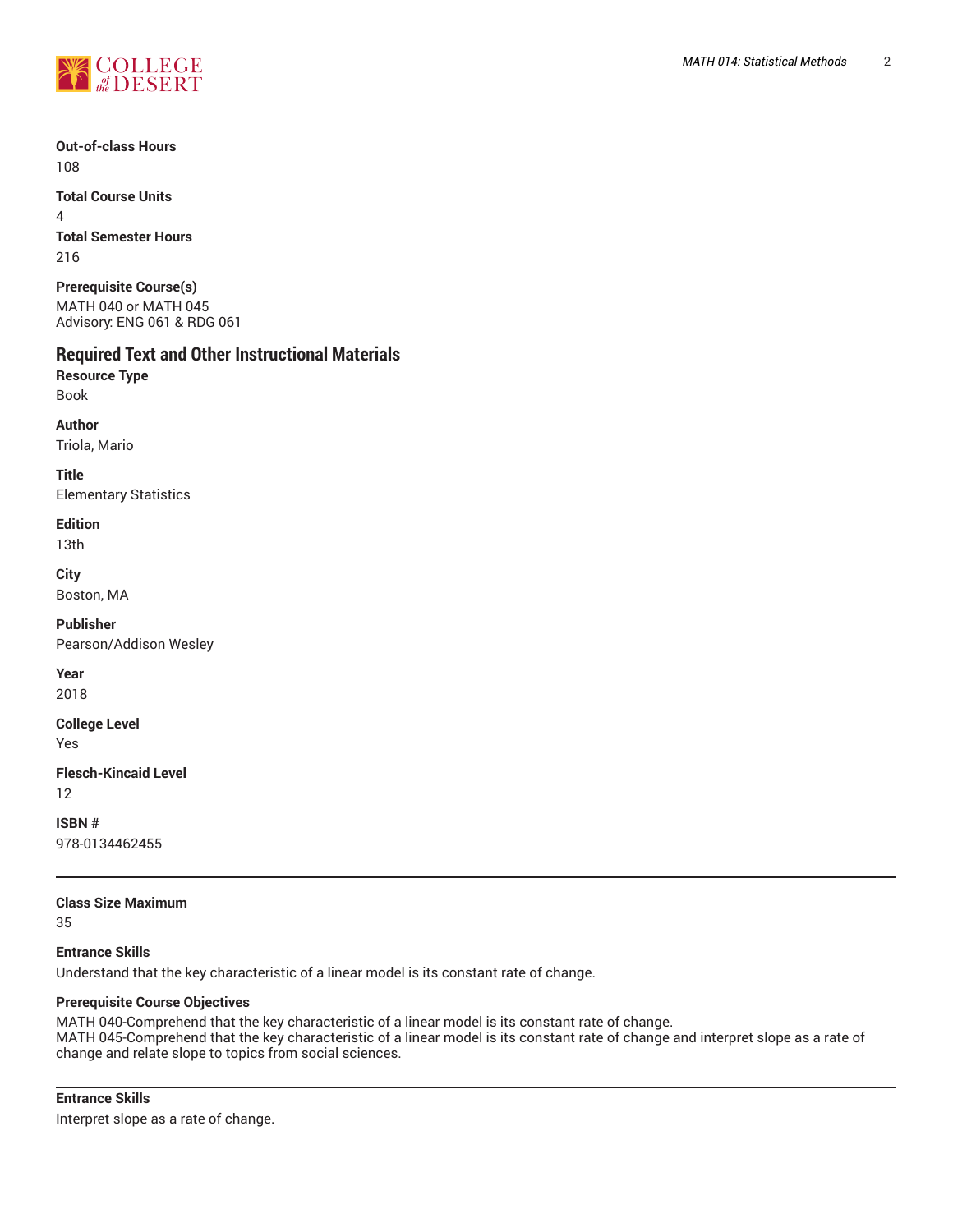

#### **Prerequisite Course Objectives**

MATH 040-Interpret slope as a rate of change. MATH 045-Comprehend that the key characteristic of a linear model is its constant rate of change and interpret slope as a rate of change and relate slope to topics from social sciences.

#### **Entrance Skills**

Recognize when a table, graph, or equation is linear.

#### **Prerequisite Course Objectives**

MATH 040-Recognize when a table, graph, or equation is linear. MATH 045-Recognize when a table, graph, or equation is linear and recognize when a scatterplot appears to show linear correlation and be able to describe this relationship and discuss how it does not necessarily reflect causation in written form.

#### **Entrance Skills**

Create a linear model in the form of a table, graph, or equation.

#### **Prerequisite Course Objectives**

MATH 040-Create a linear model in the form of a table, graph, or equation. MATH 045-Create a linear model in the form of a table, graph, or equation, including a line of best fit for a set of given points.

#### **Entrance Skills**

Find the equation of a line and apply it to solve problems with a constant of change.

#### **Prerequisite Course Objectives**

MATH 040-Find the equation of a line and apply it to solve problems with a constant of change. MATH 045-Find the equation of a line and apply it to solve financial and social sciences problems involving constant rates of change.

#### **Entrance Skills**

Understand and manipulate rational exponents and Nth roots.

#### **Prerequisite Course Objectives**

MATH 040-Comprehend and manipulate rational exponents and Nth roots. MATH 045-Comprehend and manipulate rational exponents and Nth roots, including those used in financial mathematical formulas such as compound interest.

#### **Entrance Skills**

Evaluate root expressions and functions.

#### **Prerequisite Course Objectives**

MATH 040-Solve root equations.

MATH 045-Comprehend and manipulate rational exponents and Nth roots, including those used in financial mathematical formulas such as compound interest.

MATH 045-Understand the definition of a function including the use of function notation, arrow diagrams, graphs, and terminology such as domain, range, independent variables, and dependent variables.

MATH 045-Evaluate root functions, including multivariate functions such as the standard deviation.

#### **Entrance Skills**

ADVISORY SKILLS:

Demonstrate critical thinking skills when reading, composing and participating in class discussions.

#### **Prerequisite Course Objectives**

ENG 061-Demonstrate the ability to think critically and express ideas using various patterns of development. ENG 061-Demonstrate the ability to read and respond in writing beyond the literal interpretation of the text.

#### **Entrance Skills**

Demonstrate independent study skills and learning habits.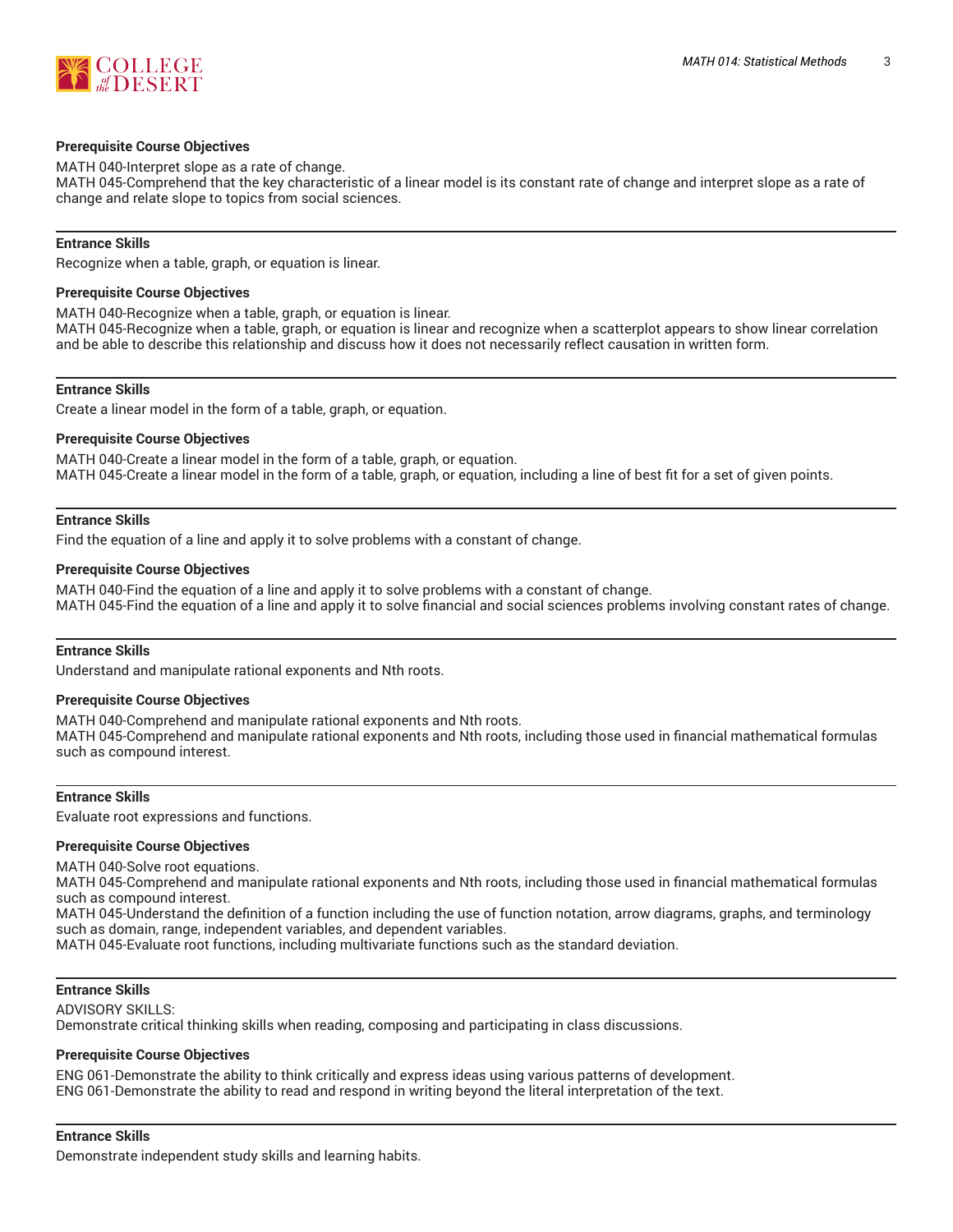

#### **Prerequisite Course Objectives**

ENG 061-Demonstrate the ability to think critically and express ideas using various patterns of development. ENG 061-Demonstrate the ability to read and respond in writing beyond the literal interpretation of the text.

#### **Entrance Skills**

Connect information gained from textbook readings and lectures to other disciplines.

#### **Prerequisite Course Objectives**

ENG 061-Demonstrate the ability to use research skills including library resources such as books, periodicals, electronic databases and online resources such as the internet.

ENG 061-Demonstrate the ability to read and respond in writing beyond the literal interpretation of the text.

RDG 061-Use SQ3R /or SOAR along with outlining, note-taking, mapping summarizing and other strategies to prepare, read,

comprehend expository text. RDG 061-Read a variety of texts fluently.

RDG 061-Write organized summaries reactions that capture main idea and supporting details.

#### **Entrance Skills**

Recognize when a table, graph, equation, or function is exponential and be able to graph and evaluate exponential functions.

#### **Prerequisite Course Objectives**

MATH 040-Comprehend that the key characteristic of an exponential function is its constant growth (decay) factor.

MATH 040-Recognize when a table, graph, or equation is exponential and when a word problem can be modeled with an exponential function.

MATH 045-Understand the definition of a function including the use of function notation, arrow diagrams, graphs, and terminology such as domain, range, independent variables, and dependent variables.

MATH 045-Comprehend that the key characteristic of an exponential function is its constant growth (or decay) factor and relate this to the differences between linear and exponential change with applications involving simple and compound interest. MATH 045-Recognize when a table, graph, or equation is exponential and when a word problem can be modeled with an exponential function, including equations and graphs of functions similar to continuous probability distributions.

#### **Entrance Skills**

Apply formulas and evaluate expressions that use summation notation and multiple variables.

### **Prerequisite Course Objectives**

MATH 045-Evaluate multivariate formulas useful in statistics and financial mathematics such as Max, Min, Arithmetic Mean, Median, Combinations, Permutations, and simple and compound interest formulas; know the mathematical and statistical symbols used in them; and become familiar with when each formula is applicable.

MATH 045-Evaluate expressions using summation notation, including those requiring the use of the order of operations involving sums of many values.

#### **Entrance Skills**

Understand function notation, evaluate functions, and recognize when a function is appropriate for a given application.

#### **Prerequisite Course Objectives**

MATH 040-Apply the definition of a function including function notation and terminology (domain and range).

MATH 045-Understand the definition of a function including the use of function notation, arrow diagrams, graphs, and terminology such as domain, range, independent variables, and dependent variables.

MATH 045-Apply functions to topics from social sciences and consumer mathematics, including ceiling and floor functions.

MATH 045-Evaluate root functions, including multivariate functions such as the standard deviation.

MATH 045-Comprehend that the key characteristic of an exponential function is its constant growth (or decay) factor and relate this to the differences between linear and exponential change with applications involving simple and compound interest.

MATH 045-Recognize when a table, graph, or equation is exponential and when a word problem can be modeled with an exponential function, including equations and graphs of functions similar to continuous probability distributions.

MATH 045-Understand the definitions one-to-one and inverse functions, including log functions, and observe them in applications from statistics and financial mathematics.

#### **Entrance Skills**

Be able to read a given table or chart, create a table or chart displaying relevant information, and apply formulas to tables and charts.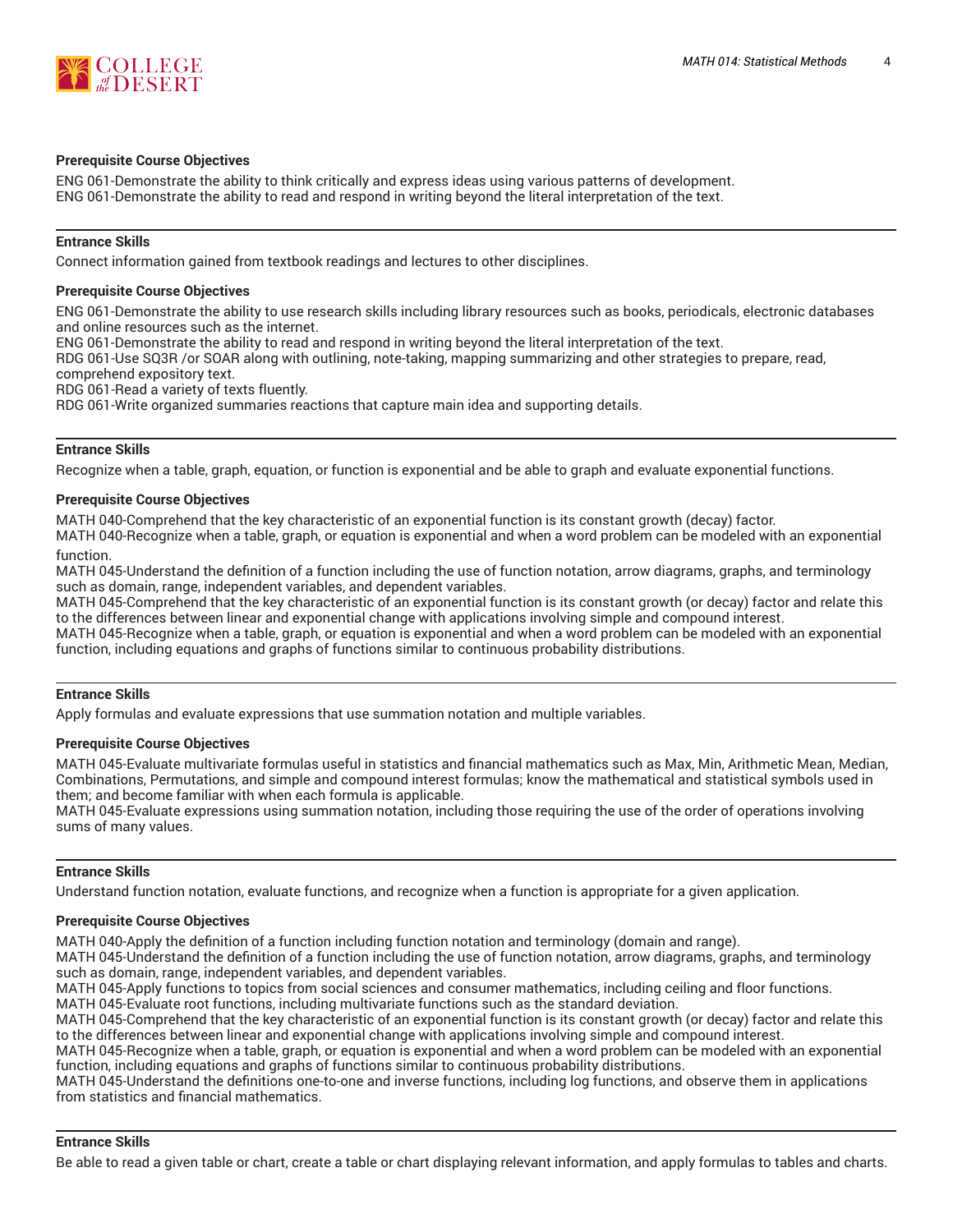

#### **Prerequisite Course Objectives**

MATH 040-Recognize when a table, graph, or equation is linear. MATH 040-Recognize when a table, graph, or equation is linear. MATH 040-Recognize when a table, graph, or equation is quadratic.

MATH 040-Recognize when a table, graph, or equation is exponential and when a word problem can be modeled with an exponential function.

MATH 045-Recognize when a table, graph, or equation is linear and recognize when a scatterplot appears to show linear correlation and be able to describe this relationship and discuss how it does not necessarily reflect causation in written form.

MATH 045-Create a linear model in the form of a table, graph, or equation, including a line of best fit for a set of given points. MATH 045-Recognize when a table, graph, or equation is exponential and when a word problem can be modeled with an exponential function, including equations and graphs of functions similar to continuous probability distributions.

MATH 045-Create, manipulate, and analyze tables and charts including an introduction to writing basic formulas in spreadsheets, describing shapes of frequency distributions, reading histograms, and the advantages disadvantages of a variety of diagrams such as Venn and Euler diagrams, pie/circle graphs, scatterplots, bar graphs, and time series.

#### **Course Content**

- 1. Summarizing data graphically and numerically;
- 2. Descriptive statistics: measures of central tendency, variation, relative position, skewness and levels/scales of measurement;
- 3. Sample spaces and probability;
- 4. Random variables and expected value;
- 5. Sampling and sampling distributions;
- 6. Discrete distributions Binomial, Poisson;
- 7. Continuous distributions Normal;
- 8. The Central Limit Theorem;
- 9. Estimation and confidence intervals;
- 10. Hypothesis Testing and inference, including t-tests for one and two populations, and Chi-square test; and
- 11. Correlation and linear regression and analysis of variance (ANOVA).

#### **Lab Content**

- 1. Applications using data from disciplines including business, social sciences, psychology, life science, health science, and education; and
- 2. Statistical analysis using technology such as SPSS, EXCEL, Minitab, or graphing calculators.

#### **Course Objectives**

|              | <b>Objectives</b>                                                                                                                      |  |  |
|--------------|----------------------------------------------------------------------------------------------------------------------------------------|--|--|
| Objective 1  | Distinguish among different scales of measurement and their implications;                                                              |  |  |
| Objective 2  | Interpret data displayed in tables and graphically;                                                                                    |  |  |
| Objective 3  | Calculate measures of central tendency and dispersion including median, mean, variance and standard deviation for a<br>given data set; |  |  |
| Objective 4  | Apply concepts of sample space and probability;                                                                                        |  |  |
| Objective 5  | Use combinations and permutations to count.                                                                                            |  |  |
| Objective 6  | Identify the standard methods of obtaining data and identify advantages and disadvantages of each;                                     |  |  |
| Objective 7  | Calculate the mean and variance of a discrete distribution;                                                                            |  |  |
| Objective 8  | Calculate probabilities using normal, t-distributions, chi-squared and F-distributions;                                                |  |  |
| Objective 9  | Distinguish the difference between sample and population distributions and analyze the role played by the Central<br>Limit Theorem:    |  |  |
| Objective 10 | Construct and interpret confidence intervals for population proportions, means and variances;                                          |  |  |
| Objective 11 | Compute confidence intervals for the difference between population proportions and means;                                              |  |  |
| Objective 12 | Determine and interpret levels of statistical significance including p-values;                                                         |  |  |
| Objective 13 | Interpret the output of a technology-based statistical analysis;                                                                       |  |  |
| Objective 14 | Identify the basic concept of hypothesis testing including Type I and II errors;                                                       |  |  |
| Objective 15 | Formulate hypothesis tests involving samples from one and two populations regarding population proportions, means<br>and variances;    |  |  |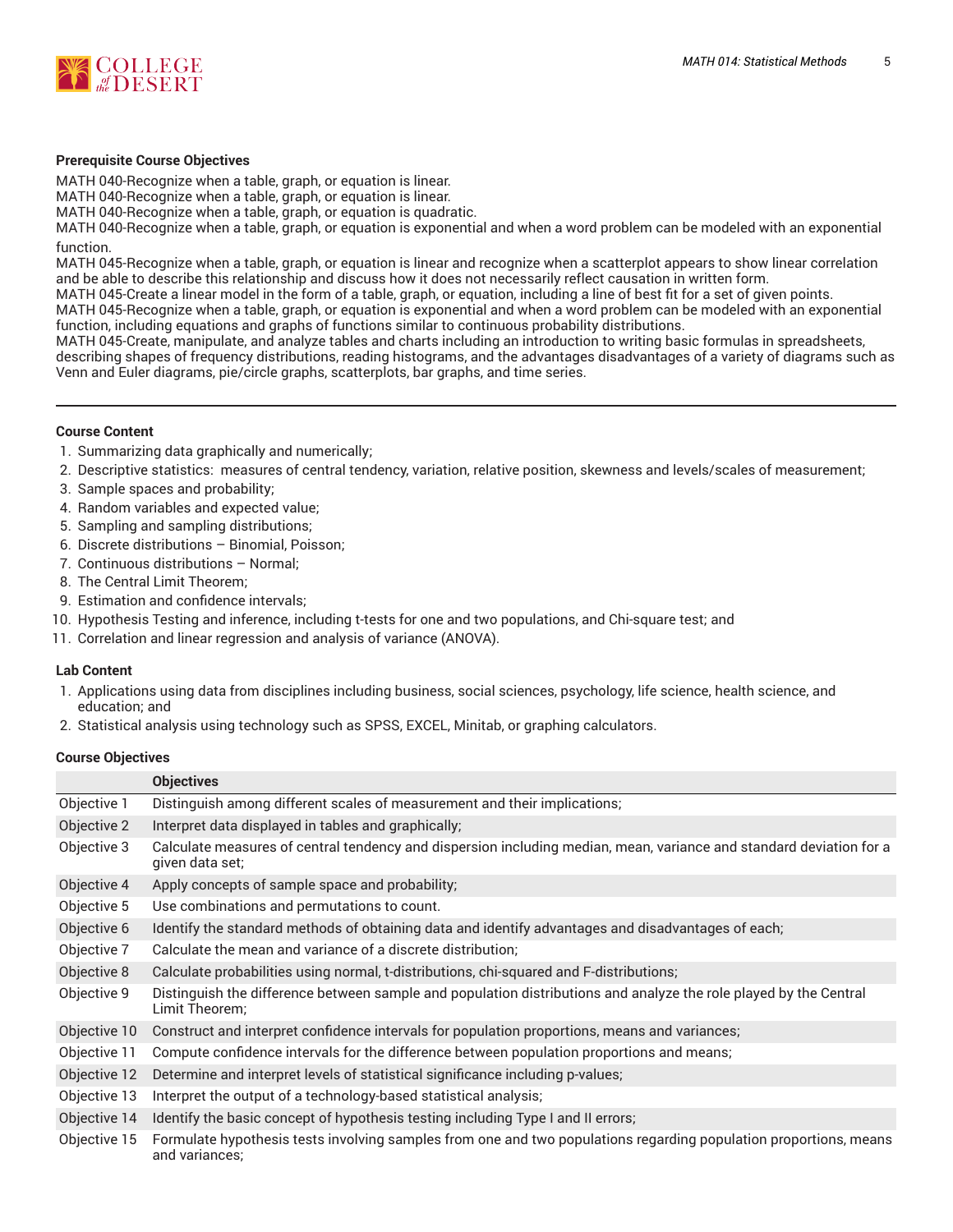

|              | Objective 16 Select the appropriate technique for testing a hypothesis and interpret the result;                                                                                                             |  |  |
|--------------|--------------------------------------------------------------------------------------------------------------------------------------------------------------------------------------------------------------|--|--|
| Obiective 17 | Use the chi-squared distribution to test for goodness of fit, independence and homogeneity;                                                                                                                  |  |  |
| Obiective 18 | Use linear regression and ANOVA analysis for estimation and inference, and interpret the associated statistics;                                                                                              |  |  |
| Obiective 19 | Use calculator and statistical package on computer to describe and analyze data;                                                                                                                             |  |  |
| Objective 20 | Use appropriate statistical techniques to analyze and interpret applications based on data from disciplines including<br>business, social sciences, psychology, life science, health science, and education. |  |  |
|              | Objective 21 Communicate effectively with and about statistics and mathematics.                                                                                                                              |  |  |

## **Student Learning Outcomes**

|           | Upon satisfactory completion of this course, students will be able to:                                                                   |
|-----------|------------------------------------------------------------------------------------------------------------------------------------------|
| Outcome 1 | Use random variables to model random phenomena and analyze said phenomena in terms of expected values and<br>measures of<br>uncertainty. |
| Outcome 2 | Apply probability and statistics to model and solve real-world problems.                                                                 |
| Outcome 3 | Use statistical models to describe random data, and draw inferences from them.                                                           |
| Outcome 4 | Describe the breadth of statistical applications in real-world situations.                                                               |

#### **Methods of Instruction**

| <b>Method</b>                             | method will be used in this course.                                                                                                                                                                                                                                                                    | Please provide a description or examples of how each instructional   |  |  |  |
|-------------------------------------------|--------------------------------------------------------------------------------------------------------------------------------------------------------------------------------------------------------------------------------------------------------------------------------------------------------|----------------------------------------------------------------------|--|--|--|
| Laboratory                                | quidance.                                                                                                                                                                                                                                                                                              | Individual and group exploration of course topics with instructor    |  |  |  |
| Discussion                                |                                                                                                                                                                                                                                                                                                        | Review, analyze, and evaluate various methods of solution.           |  |  |  |
| Technology-based instruction              | software such as StatCrunch. R. and Excel.                                                                                                                                                                                                                                                             | Students explore course content and solve problems using statistical |  |  |  |
| Collaborative/Team                        | solution.                                                                                                                                                                                                                                                                                              | Students work together to solve problems and evaluate methods of     |  |  |  |
| Lecture                                   |                                                                                                                                                                                                                                                                                                        | Presentation, demonstration, and explanation of course topics.       |  |  |  |
| <b>Methods of Evaluation</b>              |                                                                                                                                                                                                                                                                                                        |                                                                      |  |  |  |
| <b>Method</b>                             | Please provide a description or examples of how<br>each evaluation method will be used in this course.                                                                                                                                                                                                 | <b>Type of Assignment</b>                                            |  |  |  |
| Written homework                          | Students will be evaluated by homework<br>assignments, necessitating the expenditure of,<br>minimally, six hours per week.                                                                                                                                                                             | Out of Class Only                                                    |  |  |  |
| Student participation/contribution        | Students will be evaluated by their participation in<br>lab activities and may be required to submit written<br>summaries of these activities.                                                                                                                                                         | In Class Only                                                        |  |  |  |
| Mid-term and final evaluations            | Students will be evaluated by examinations<br>involving problems that require the application of<br>studied principles and skills to new situations<br>as well as problems that mimic those done on<br>homework and in class. Students will be evaluated<br>using a comprehensive two-hour final exam. | In Class Only                                                        |  |  |  |
| Computational/problem-solving evaluations | Students will be evaluated by completing<br>challenging problem sets requiring careful<br>reasoning and application of a variety of course<br>topics.                                                                                                                                                  | In and Out of Class                                                  |  |  |  |
| Laboratory projects                       | Students will apply course topics to solve<br>significant problems in probability and statistics.                                                                                                                                                                                                      | In Class Only                                                        |  |  |  |

## **Assignments**

## **Other In-class Assignments**

1. Attend classroom lectures and take notes.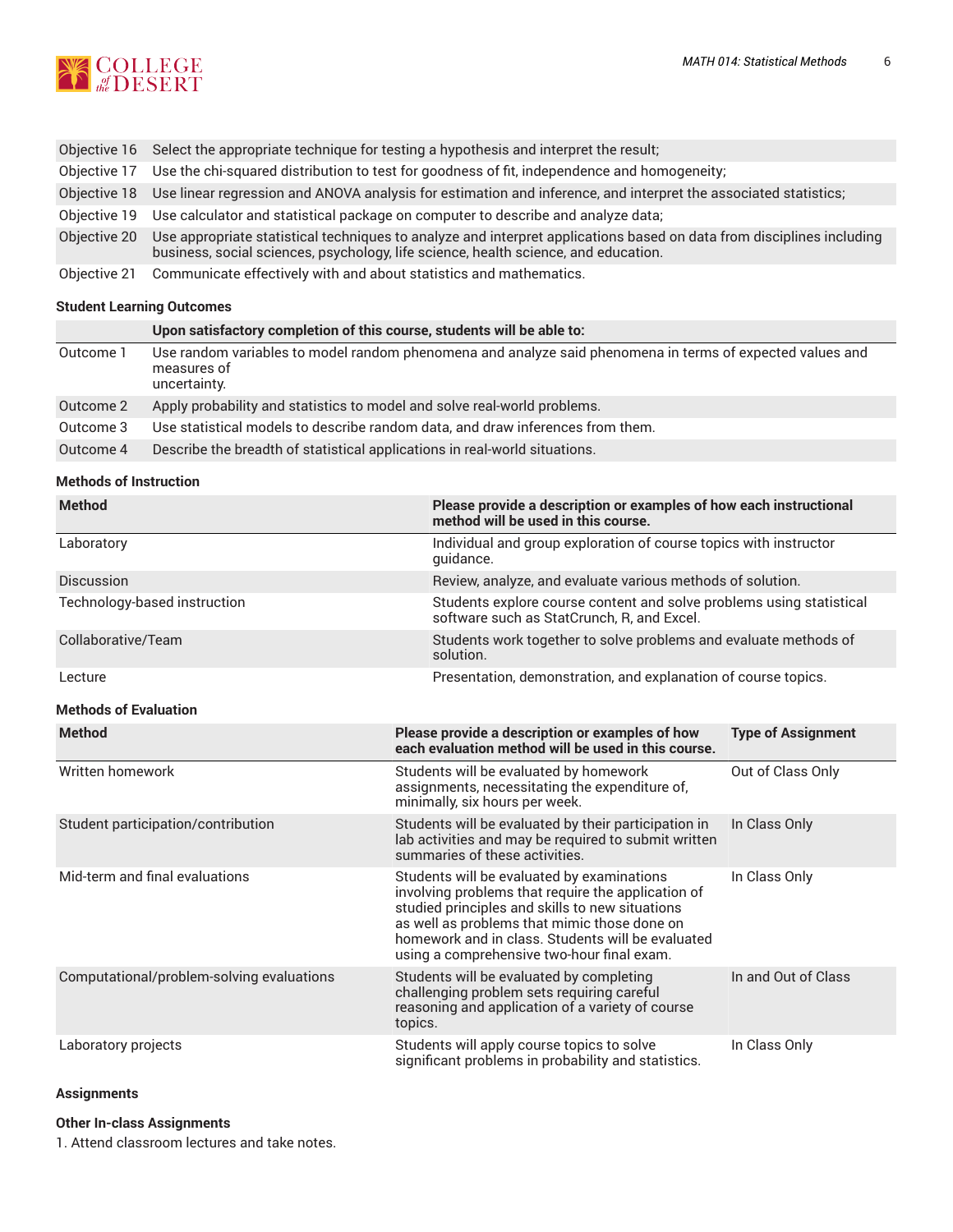

2. Participate in classroom discussions to review, analyze, diagnose, and evaluate various methods of solution used in homework assignments.

- 3. Complete laboratory assignments using technology as a tool in statistical analysis.
- 4. Complete examinations involving problems that apply studied principles to new situations.

## **Other Out-of-class Assignments**

- 1. Read textbooks and supplementary assignments.
- 2. Complete assigned homework including problem solving, exercises to improve skills and mathematical understanding, and laboratory assignments.
- 3. Complete examinations involving problems that apply studied principles to new situations.

## **Grade Methods**

Letter Grade Only

**COD GE** C4.B - Language and Rationality - Communication and Analytical Thinking

**CSU GE** B4 - Mathematics

**IGETC GE** 2A - Mathematical Concepts & Quantitative Reasoning

## **MIS Course Data**

**CIP Code** 27.0101 - Mathematics, General.

**TOP Code** 170100 - Mathematics, General

**SAM Code** E - Non-Occupational

**Basic Skills Status** Not Basic Skills

**Prior College Level** Not applicable

**Cooperative Work Experience** Not a Coop Course

**Course Classification Status** Credit Course

**Approved Special Class** Not special class

**Noncredit Category** Not Applicable, Credit Course

**Funding Agency Category** Not Applicable

**Program Status** Program Applicable

**Transfer Status** Transfer CSU, limited UC